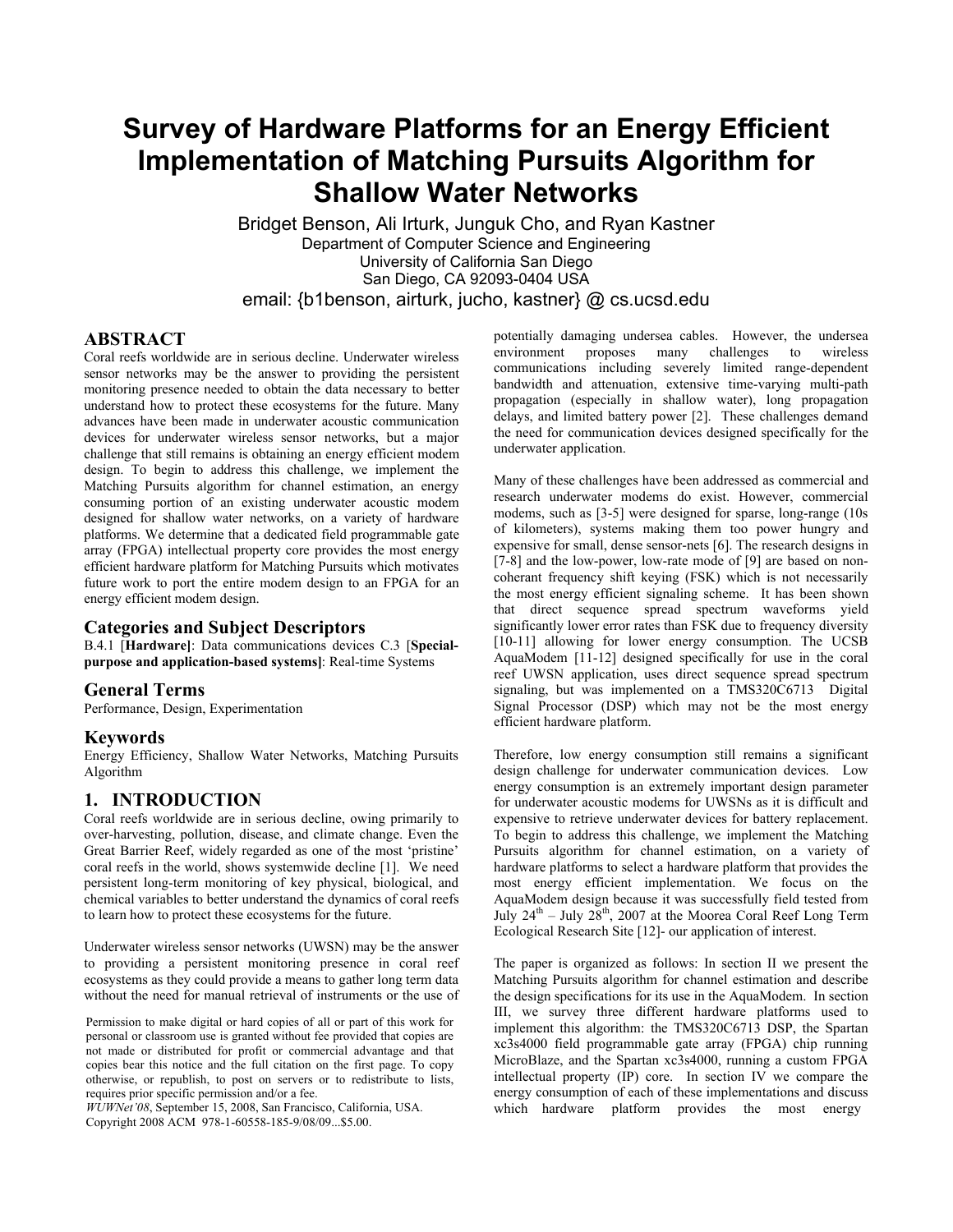efficient implementation. We conclude with a discussion on future work in section V.

## **2. MATCHING PURSUITS ALGORITHM AND DESIGN SPECIFICATIONS**

The AquaModem uses Matching Pursuits for joint channel estimation and detection. Matching pursuits is a computationally intensive and energy consuming portion of the AquaModem design, therefore reducing the energy consumption of MP will reduce the energy consumption of the entire modem design. In this section we present the MP algorithm for channel estimation and the design specifications necessary for its implementation for the AquaModem.

The MP algorithm for channel estimation is shown in Figure 1. MP takes in four matrices as input: the receive signal vector  $r \in C^{2N_s \times 1}$ , the signal matrix  $S_1 \in R^{2N_s \times N_s}$  defined in [11], the Hermetian matrix  $A = S^{H}S$ ,  $\in R^{N_{s} \times N_{s}}$ , and vector  $a_{s} \in R^{N_{s} \times 1}$ . The vector *a* is simply one divided by the diagonal elements of *A* and is used to eliminate the need for division operations. The *S, A*, and *a* are static matrices as the values are known *a priori* and therefore can be pre-computed once and stored in memory. In steps (1-5), MP computes matched filter outputs,  $V \in C^{N_s \times 1}$ , and initializes the channel coefficients,  $F \in C^{N_s \times 1}$ , and temporary channel coefficients,  $G \in C^{N_s \times 1}$ , to zero. In steps (7-15) MP loops over the hypothesized number of paths, iteratively canceling the strongest detected signal component to estimate the next channel coefficient. Specifically, MP updates the matched filter outputs by canceling the strongest detected signal component (8) and computes decision variables,  $Q \in R^{N_s \times 1}$ , and temporary channel coefficients,  $G \in C^{N_s \times 1}$  (10-11).

**Table 1: AqauModem Design Parameters** 

| Walsh Symbol length: $N_{w}$                    | symbols<br>8 |
|-------------------------------------------------|--------------|
| m-sequence length: $L_{nn}$                     | chips        |
| Chip Duration: $T_c$                            | 0.2<br>msec  |
| Sampling Interval: $T_s = T_c/2$                | 0.1<br>msec  |
| Sybmol duration: $T_{sym} = L_{nn} * N_w * T_c$ | $11.2$ msec  |
| Time guard interval: $Te = Tsym$                | $11.2$ msec  |
| Samples/symbol: $N_s = T_{sym}/T_s$             | 112 samples  |
| Samples/time guard: $N_t = T_s/T_s$             | 112 samples  |
| Total receive vector samples: $R_v = N_s + N_t$ | 224 samples  |

MP then searches for the next strongest channel coefficient by finding the index, *q*, of the maximum decision variable, *Q*, that is not equal to any index that has already been found (13). MP saves the temporary channel coefficient value at that index,  $G_q$ , as the next strongest channel coefficient(14). This coefficient is then used in the next iteration of the for loop in (7) for successive cancelation. When the algorithm is complete, it returns the estimated channel coefficients (16).

The algorithm applies to any direct sequence CDMA (DS-CDMA) signal, but we describe the design specifications of the DS-CDMA signal of the AquaModem as we are specifically interested in these signals.

The AquaModem uses M-ary direct sequence spread spectrum signaling based on eight composite Walsh and m-sequence waveforms [11]. These waveforms are instantaneously wideband

 $Input(r, S, A, a)$  $Output(f)$ // r: received signal vector,  $r \in C^{2N_s \times 1}$  $\mathcal{S}/\mathcal{S}: S=[S_1, ..., S_i, ..., S_{N_s}], S \in R^{2N_s \times N_s}$  and column  $S_i$  $\in R^{2N_s\times 1}$ //  $A: A = [A_1, ..., A_k, ..., A_{N_s}]$ ,  $A \in R^{N_s \times N_s}$  and column  $A_k$  $\in R^{N_s \times 1}$ //  $a: a = [a_1, ..., a_k, ..., a_{N_s}]^T$ ,  $a \in R^{N_s \times 1}$  and column  $a_k$  $\in R$ // f: estimated channel coefficients,  $f \in C^{N_s \times 1}$  $MP(r, S, A, a)$ 1. **for**  $i = 1, 2, ..., N_s$ // compute matched filter (MF) outputs 2.  $V_i^0 \leftarrow S_i^T r$ 3.  $F_i \leftarrow 0$ <br>4.  $G_i \leftarrow 0$ 5. endfor // do successive interference cancellation 7.  $for j = 1, 2, ..., N_f$ // update MF outputs 8.  $V^j \leftarrow V^{j-1} - F_{q_j - 1} A_{q_j - 1}$ 9.  $\textbf{for } k = 0, 1, ..., N_s - 1$ 10.  $G_k \leftarrow V_k^j a_k$ 11.  $Q_k \leftarrow (V_k^j)^* G_k$ 12.  $endfor$ 13.  $q_j \leftarrow \underset{k,k \neq q_1, ..., q_{j-1}}{argmax} \{Q_k\}$ 14.  $F_{q_j} \leftarrow G_{q_j}$ 15.  $endfor$ 16. return $(F)$  $G_i \leftarrow 0$ 6.  $q_0 \leftarrow 0$ 

#### **Figure 1: Matching Pursuits Algorithm for Channel Estimation**

providing robustness to frequency-selective multipath. Each waveform is comprised of 8 symbols each symbol comprised of 7 chips (as shown in Figure 2). This 56 chip waveform must have a time duration greater than 10 milliseconds, the duration of the multipath spread in shallow water. Therefore, the chip duration is given as 0.2 ms, making the waveform duration 11.2 ms. An 11.2 ms time guard band for channel clearing is added to eliminate the need for equalization. Nyquist sampling requires the sampling interval to be half the chip duration, giving 112 samples per symbol for the transmitted waveform and an additional 112 symbols for the time guard band. Thus the receive vector consists of  $112 + 112 = 224$  samples and the time between received signals is  $11.2 + 11.2 = 22.4$  ms. These design specifications are summarized in Table 1.

These design parameters govern the size of the input receive vector, *r*, and signal matrices *S*, *A*, and *a* for MP algorithm shown in Figure 1. The receive vector is of size 224 x 1, the signal matrix, *S,* is of size 224 x 112, the Hermetian matrix, *A* matrix is of size 112 x 112, and the vector *a* is of size 112 x 1. Each element in these matrices must be 8 bits wide for accurate channel estimation [13] making the total size of the static *S, A, a* matrices ~38KB combined.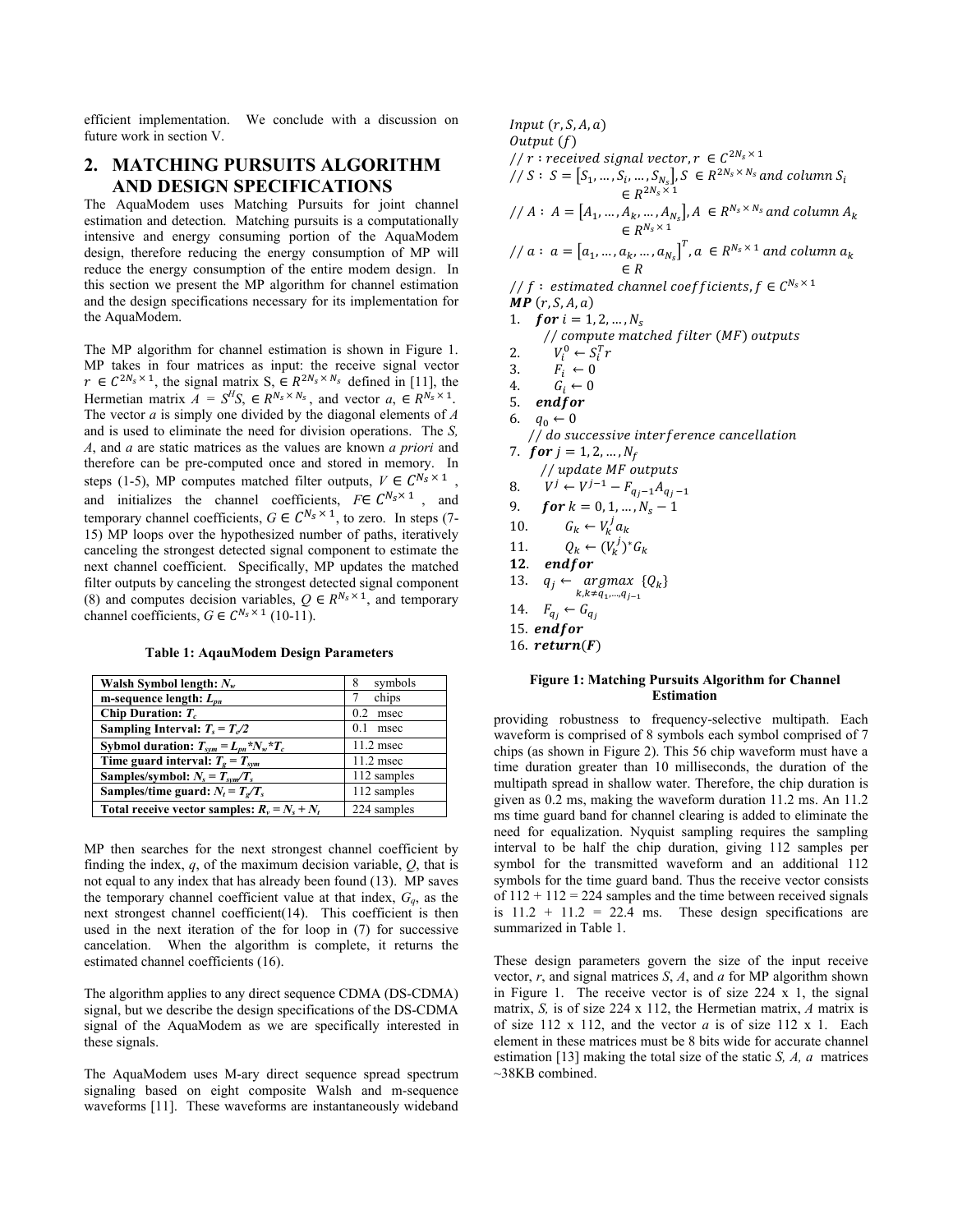

**Figure 2: Walsh/m-sequence signals for the AquaModem** 

## **3. HARDWARE PLATFORMS**

In this section we present three different hardware platforms used to implement the MP algorithm described in section 2. These three platforms include the TMS320C6713 DSP, the Spartan xc3s4000 FPGA chip running MicroBlaze, and the Spartan xc3s4000 running a custom FPGA IP core. These platforms were selected to encompass the platform options of a DSP, microcontroller, and custom FPGA IP core for embedded systems.

#### **3.1 DSP**

The AquaModem was implemented in a TMS320C6713 DSP evaluation board. The C6713 is a recent version of the TMS320 family of DSPs provided by Texas Instruments and claims to be the highest performance digital signal processor. It provides clock rates of up to 225 MHz, a cache-based memory architecture that provides up to 256KB L2 RAM, and a suite of peripherals (such as the TLV320AIC23 codec) used to interface with the analog components of the modem. The board is great for new designs as it can be easily re-programmed in C in an integrated development environment such as Code Composer Studio. The integrated peripherals also ease its integration with the modem's analog peripherals. However, DSPs come with a price of high power consumption and therefore is not the best choice for an energy efficient modem design.

## **3.2 MicroBlaze**

MicroBlaze is a 32-bit soft processor core from Xilinx optimized for use in Xilinx FPGAs and is another viable option as a hardware platform for Matching Pursuits. MicroBlaze combines the design flexibility of FPGAs with a standard C programming environment, allowing the designer to produce highly customized designs at a relatively fast rate. MicroBlaze offers complete flexibility to select any combination of peripherals, memory and interface features to give good system performance. It can be implemented on any Spartan 3 or high performance Virtex 5 FPGA device without any royalties.

We implemented the Matching Pursuit algorithm on a MicroBlaze implemented in a Spartan xc3s4000-5fg676 FPGA because this device offers relatively low power consumption (has 0.283W quiescent power) and sufficient on chip block RAM (BRAM) to store the large input *S, A*, and *a* matrices. Implementing the Matching Pursuits algorithm on MicroBlaze involved using Xilinx SDK to write the MP algorithm in C and store the static matrices *S, A*, and *a* in on-chip Block RAM.

## **3.3 Custom IP Core**

An FPGA IP core is a block of logic or data that is used in making an FPGA customized for a specific application. FPGA IP cores allow embedded systems designers to create application specific designs that contain only the resources necessary for their particular application. FPGA IP cores can be written in a hardware description language (such as Verilog or VHDL) or can be implemented using higher level design tools such as Xilinx' System Generator.

We use Xilinx' high level design tool, System Generator, to implement and test an FPGA IP Core for the MP algorithm. This design is based on the MP core implementation found in [13] and is shown in Figure 3. The design uses duplicate hardware to process the real and imaginary data at the same time and makes use of two dedicated DSP48 multipliers, 3 adders, 8 multiplexers, 2 accumulators, and 3 storage registers in addition to BRAM to store the *S, A*, and *a* static input matrices and registers to store the matched filter outputs, *V*, temporary channel coefficients, *G*, channel coefficients, *F*, and decision variables *Q*. The control of the block first computes the 112 real and 112 imaginary matched filter outputs,  $F$ , (steps 1-5) and then performs the successive interference cancellation in steps 8-12. To determine the next path to cancel, the 112 real *Q*, 112 real *G* and 112 imaginary *G* values are fed into the q-gen block to find the index q, of the next



**Figure 3: Custom MP Core for Channel Estimation**

strongest channel coefficient (step 13). The outputs of the q-gen block are then fed back into the Filter and Cancel block to perform the successive interference cancellation again (the loop in steps 7- 15). Once the loop in 7-15 has finished, the *F* registers contain the estimated channel coefficients. The Filter and Cancel (FC) block can be duplicated up to 112 times to allow one FC block to process each of the 112 columns at the same time.

#### **4. RESULTS**

In this section we present the results of the MP implementations on the TMS320C6713, the Spartan xc3s4000 chip running MicroBlaze, and the Spartan xc3s4000 running our custom FPGA IP core. All implementations use an estimated number of paths of  $N_f=6$  (based on the estimated number of paths used in the AquaModem). The total computational time, computational power, and energy consumption of each implementation are shown in Table 2.